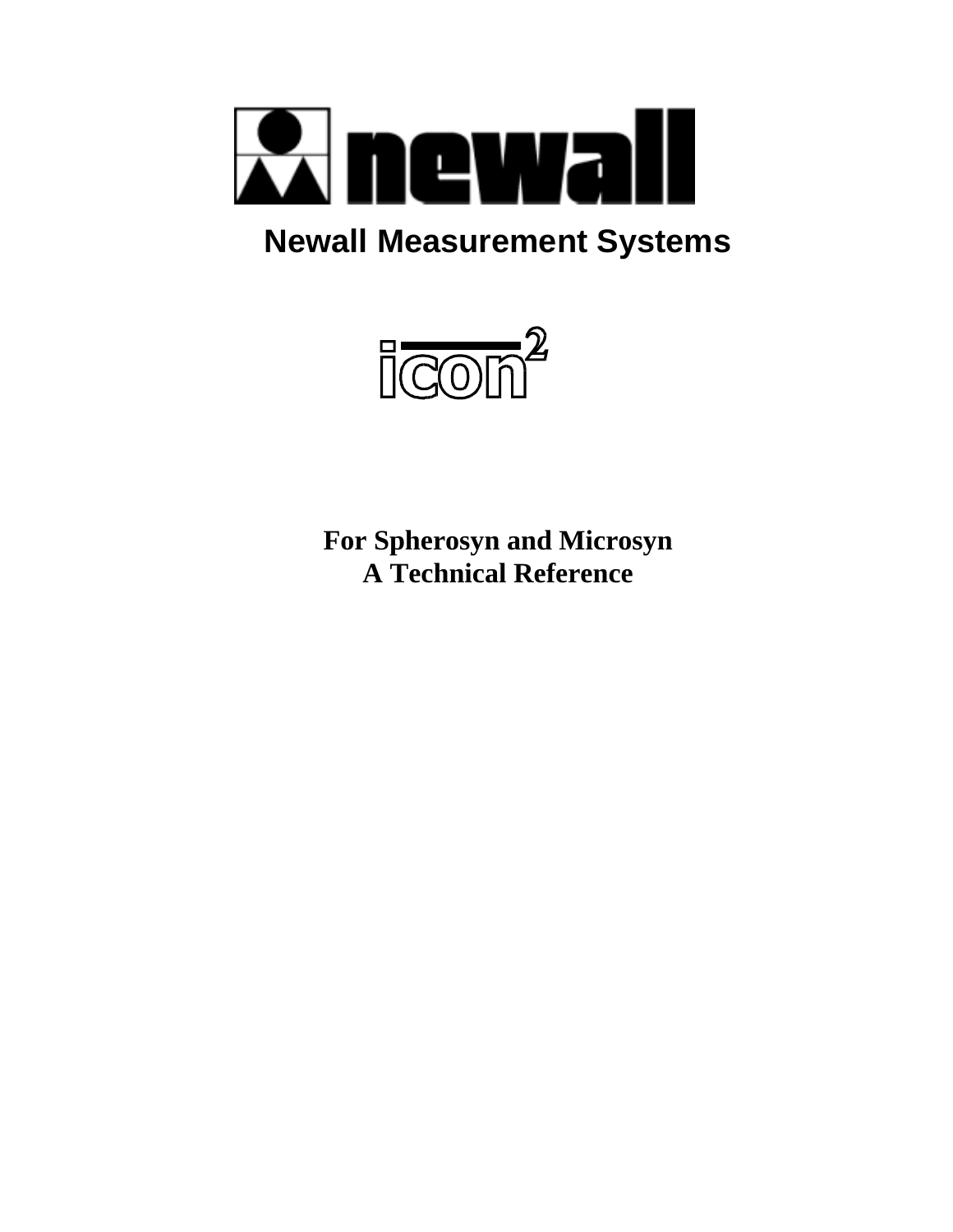## **Contents**

| 2.1 TECHNICAE BLECH (CALLON) WARRIENANCE WARRANTER AND THE CONTROL CONTROL OF A 4 |  |
|-----------------------------------------------------------------------------------|--|
|                                                                                   |  |
|                                                                                   |  |
|                                                                                   |  |
|                                                                                   |  |
|                                                                                   |  |
|                                                                                   |  |
|                                                                                   |  |
|                                                                                   |  |
|                                                                                   |  |

# **NOTE: NEWALL MEASUREMENT SYSTEMS RESERVE THE RIGHT TO**<br>CHANGE SPECIFICATIONS WITHOUT PRIOR NOTICE.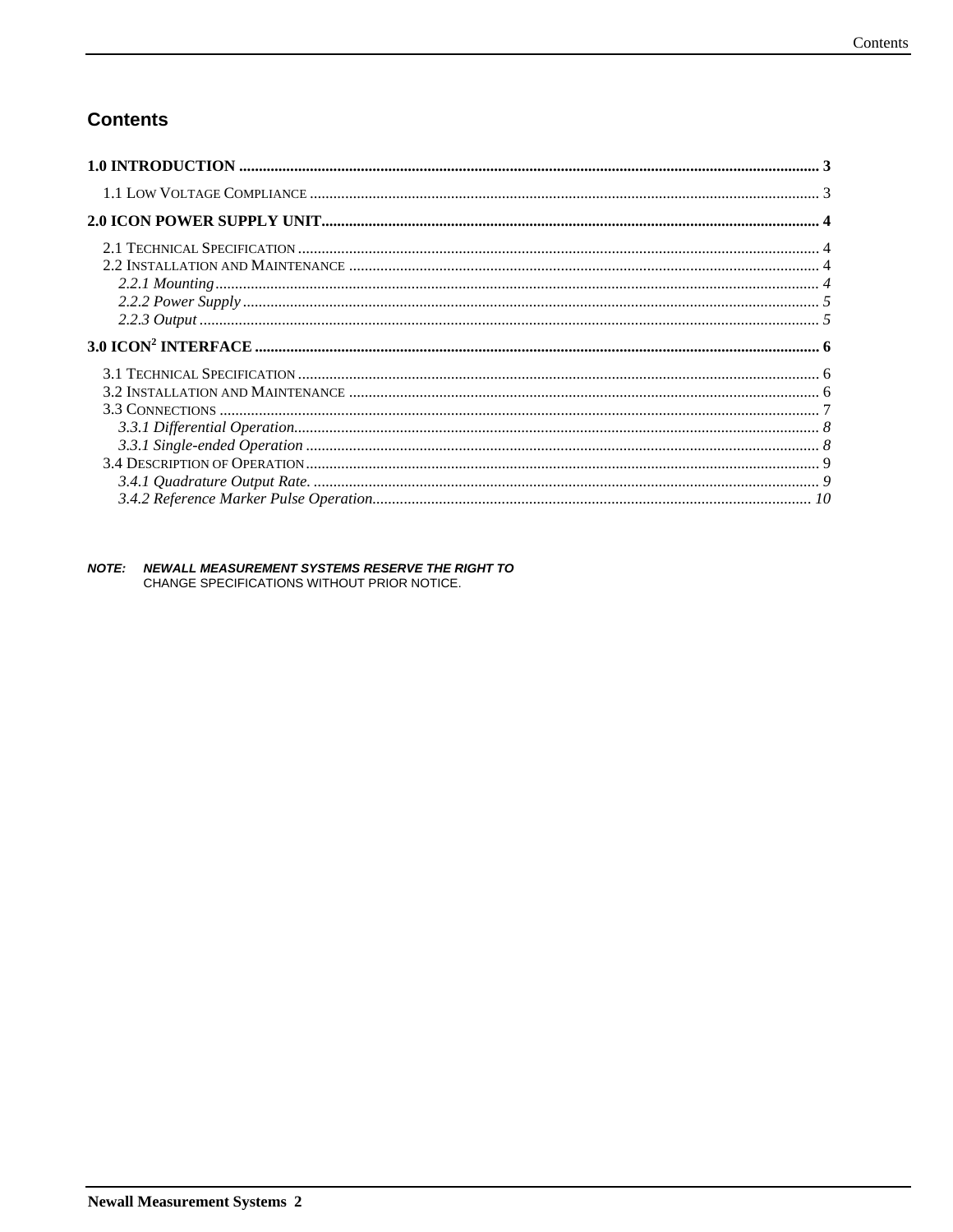## <span id="page-2-0"></span>**1.0 Introduction**

The Spherosyn and Microsyn transducers were designed for use with the Newall Measurement systems digital readouts. The transducers robustness and resistance to harsh industrial environments makes them well suited to more general applications, for example CNC machine tools.

The Icon interface is used to convert the output of Newall's transducers to industry standard, quadrature TTL, signals that can connect to a wide range of control systems and counters.

The Icon interface can generate 1, 2, 5 and 10µm output resolutions. Scale types can be mixed on the same unit. The only restriction is when the interface is set-up for 1µm resolution, scale types can be mixed but all axes must be 1µm resolution.

The Icon unit requires a nominal 24V supply. Where this is not provided by the host control system Newall have designed a separate power supply unit, (PSU), which generates the required voltages from either a 230V or 110V mains supply.

## **1.1 Low Voltage Compliance**

The Icon power supply unit (PSU) conforms to the relevant European standard for the low voltage directive as detailed below.

BS EN 61010-1: Safety requirements for electrical equipment for measurement, control and laboratory use.



Certificate No FM36096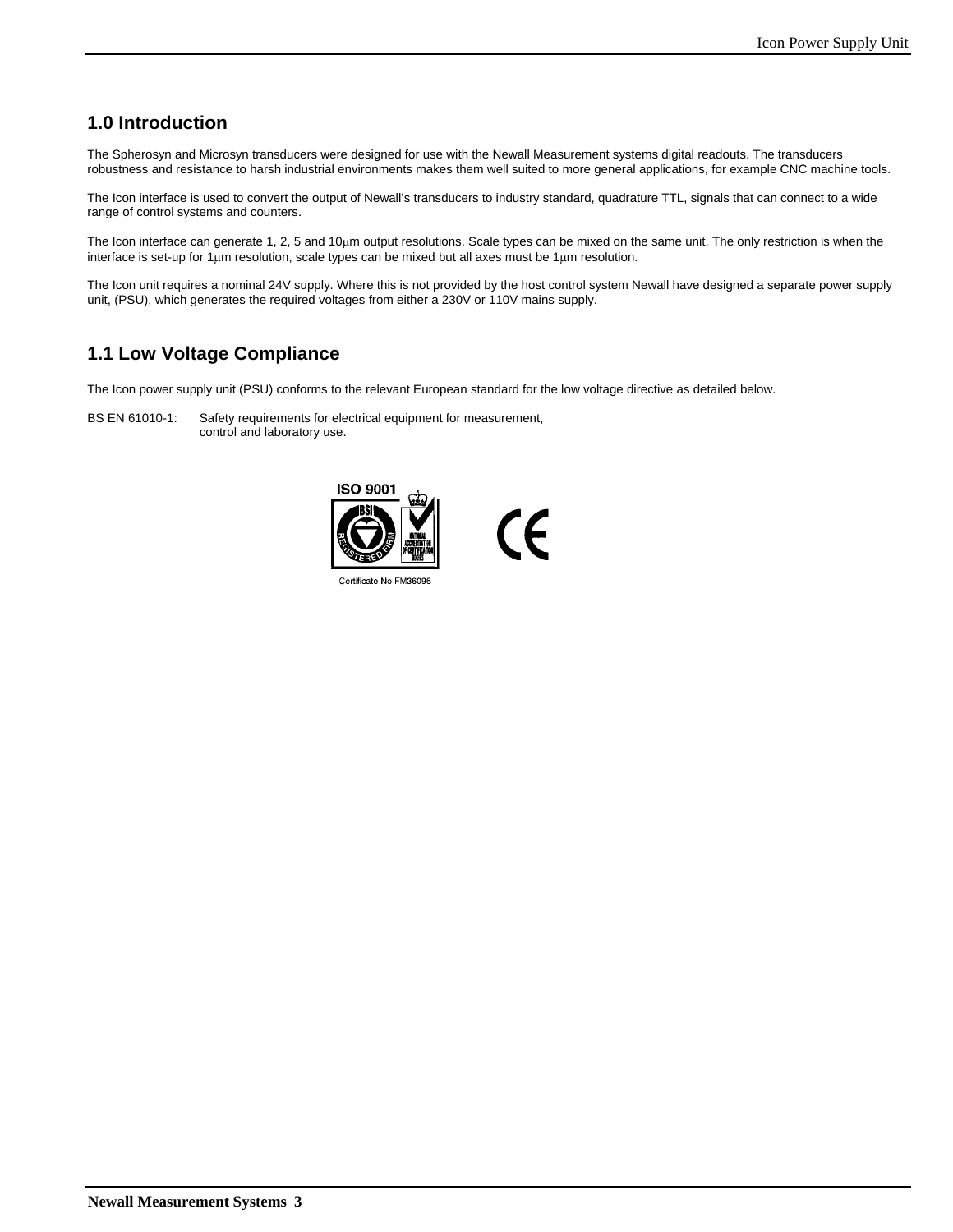## <span id="page-3-0"></span>**2.0 Icon Power Supply Unit 2.1 Technical Specification**

| Dimensions:                      | Height:<br>Width:<br>Depth:<br>Weight:<br>Input Lead:<br>Output Lead: | 76mm (3.0in)<br>126mm (5.0in)<br>114mm (4.5in)<br>0.87kg (1.9lbs)<br>Greater than 1m<br>Greater than 0.5m |  |  |  |
|----------------------------------|-----------------------------------------------------------------------|-----------------------------------------------------------------------------------------------------------|--|--|--|
| Nominal Supply:                  | 115/230 V: 140/70mA                                                   |                                                                                                           |  |  |  |
| Supply Voltage Fluctuation:      | Not to exceed $\pm 15\%$ of the operating voltage                     |                                                                                                           |  |  |  |
| Supply Frequency:                | 50 to 60 Hz                                                           |                                                                                                           |  |  |  |
| Output Voltage:                  | Specific to Icon <sup>2</sup> interface unit                          |                                                                                                           |  |  |  |
| Rated Output Current:            | 400mA, maximum                                                        |                                                                                                           |  |  |  |
| Operating Temperature:           | 0 to $40^{\circ}$ C                                                   |                                                                                                           |  |  |  |
| Storage Temperature:             | $-20$ to $70^{\circ}$ C                                               |                                                                                                           |  |  |  |
| <b>Environmental Conditions:</b> | Indoor use, IP20 (IEC 529)                                            | Installation (over-voltage) category II of IEC664                                                         |  |  |  |

## **2.2 Installation and Maintenance**

#### *ALL INSTALLATION AND MAINTENANCE WORK IS TO BE CARRIED OUT BY QUALIFIED AND TRAINED SERVICE PERSONNEL ONLY.*

#### **2.2.1 Mounting**

The Icon PSU is provided with four mounting tabs drilled with M6 clearance holes. These mountings are to be used to secure the unit in its operating environment.

The location of the unit should be chosen with due regard to safety and ease of maintenance. Keep clear of moving parts and coolant spray. Ensure the natural ventilation around the unit is not restricted.

Mount the unit as close as possible to the Icon interface to keep the power supply output lead as short as possible. Do not route PSU cables near high power cables.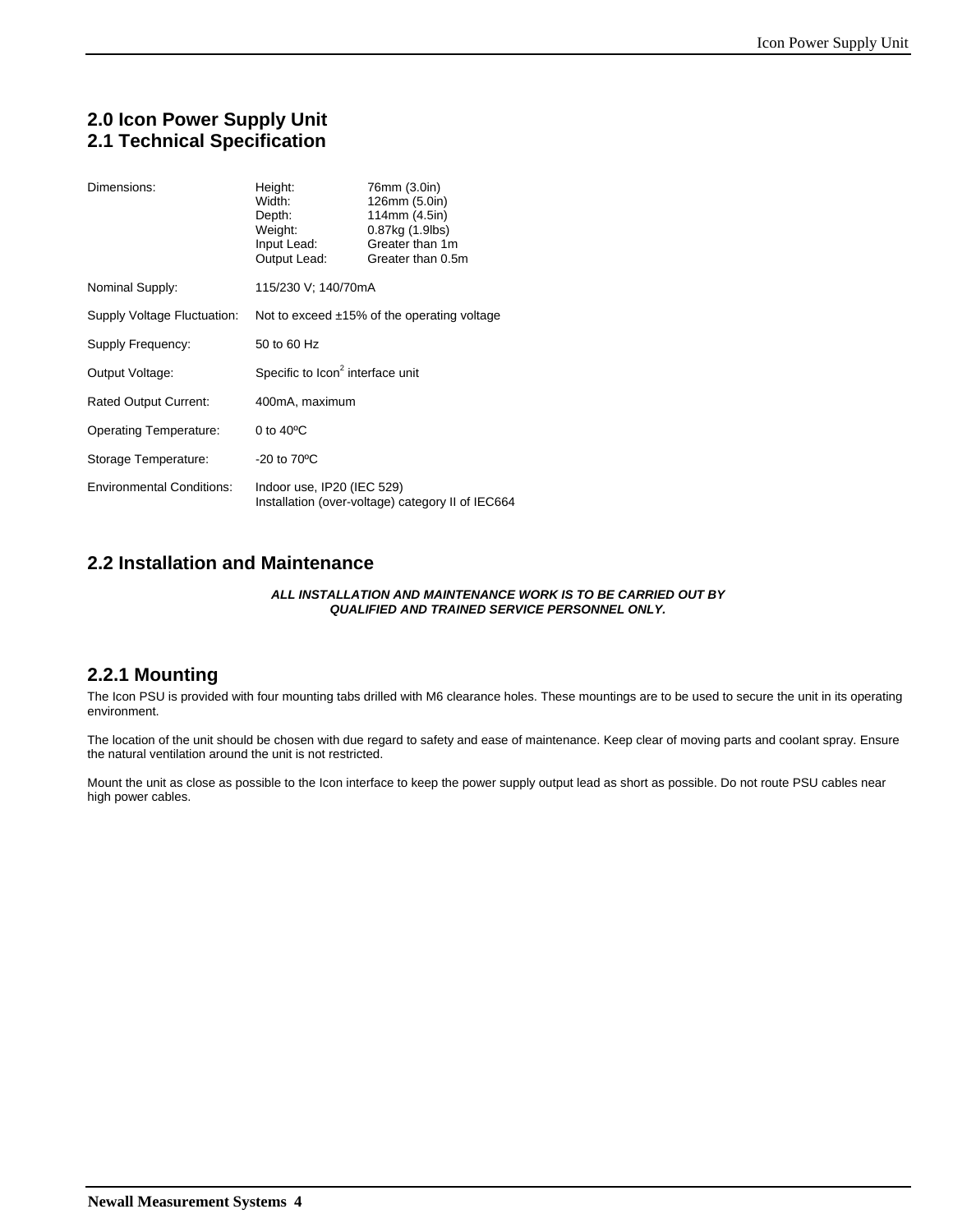### <span id="page-4-0"></span>**2.2.2 Power Supply**

The Icon PSU is to be installed as *PERMANENTLY CONNECTED EQUIPMENT*. An approved disconnect device, (e.g. EN60947), with a minimum 3mm contact separation must be used. The disconnect device must be readily accessible.

#### **BEFORE CONNECTING THE ELECTRICAL SUPPLY TO THE UNIT CHECK THAT THE VOLTAGE SELECTOR SWITCH IS CORRECTLY SET.**

#### **THIS EQUIPMENT MUST BE EARTHED**

The mains supply cord and output flying-leads should be secured with cable ties to ensure that they cannot drop into a hazardous position.

The mains supply fuse is a 20x5mm, type T0.5A, 250V. If the fuse blows it is a possible indication of some significant problem with the power source. Check the supply and wiring carefully. If the fuse is replaced, the unit must first be disconnected from the supply by the disconnect device.

#### **2.2.3 Output**

The output flying lead is a twin core cable. The red lead is the positive supply and the black lead the negative supply. Ensure the power supply is turned off using the mains disconnect device prior to connecting the output lead to the Icon interface. To maintain safety all interconnections must be at a separated extra low voltage (SELV) level.

The output fuse is a 20x5mm, type F0.5A, 250V. If the fuse is replaced first disconnect the unit from the supply using the disconnect device.

The Icon PSU is only intended to power the Newall Measurement Systems Icon interface. Connection to other equipment or use in a manner not specified by the manufacturer may impair the protection provided by the equipment.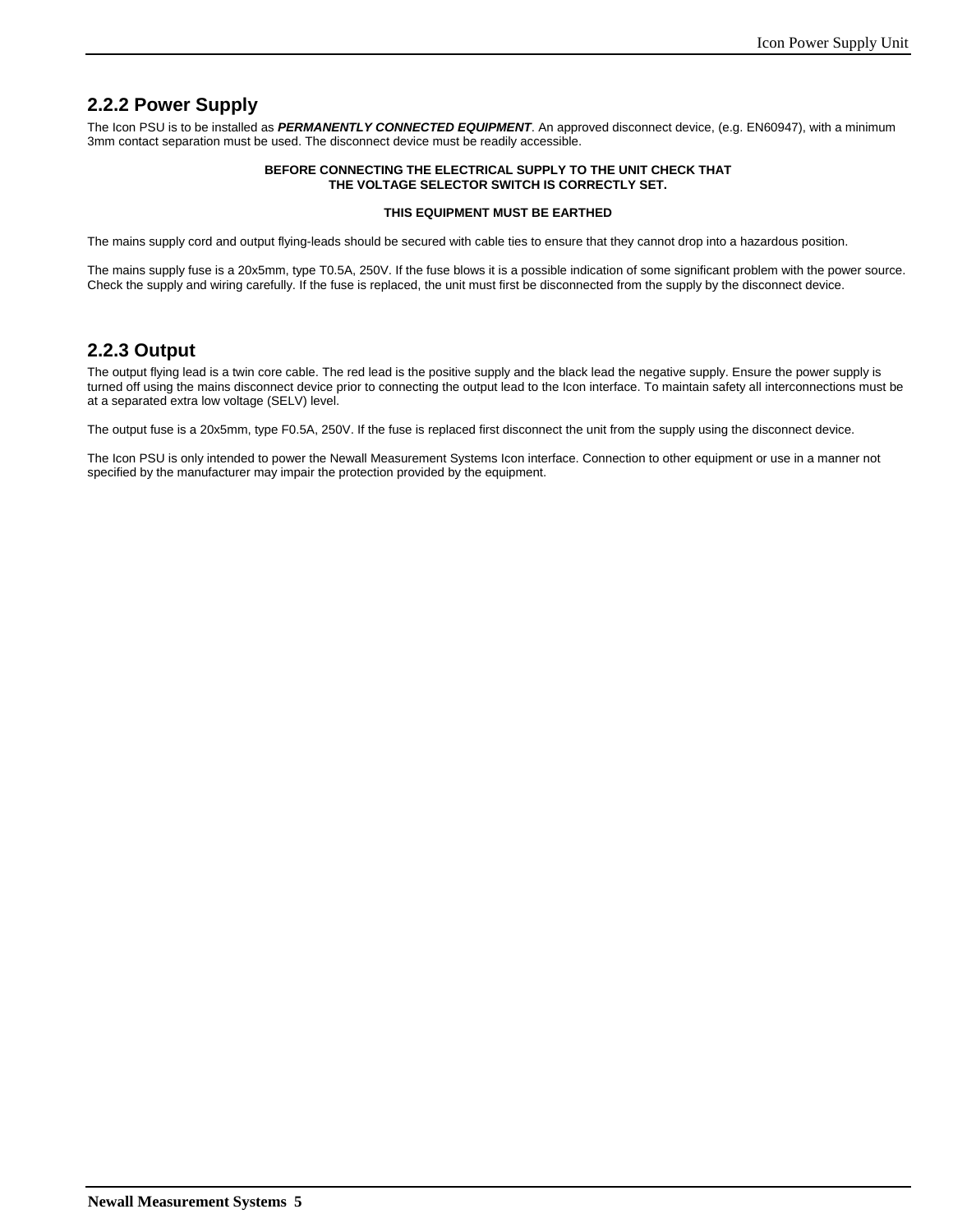$\mathbb{Q}$ 

## <span id="page-5-0"></span>**3.0 Icon<sup>2</sup> Interface 3.1 Technical Specification**

| Dimensions:                 | Height:<br>Width:<br>Depth:                   | 195mm (7.7in)<br>122mm (4.8in)<br>69mm (2.7in)                                                                                                                         | ₾                                                                                                             |  |  |  |
|-----------------------------|-----------------------------------------------|------------------------------------------------------------------------------------------------------------------------------------------------------------------------|---------------------------------------------------------------------------------------------------------------|--|--|--|
| Power supply:               | 24Vdc<br>24Vdc<br>24Vdc                       | $@$ 400mA (3 axes, 100 $\Omega$ loads on quad outputs)<br>@ 300mA (2 axes, 100 $\Omega$ loads on quad outputs)<br>@ 200mA (1 axis, 100 $\Omega$ loads on quad outputs) | $\epsilon$ of $\uparrow$<br><b>SUPPLY</b><br>24V.D.C<br>FOR NEWALL SPHEROSYN AND MICROSYN<br>⊕                |  |  |  |
| Inputs:                     |                                               | Up to three axes, Microsyn and/or Spherosyn                                                                                                                            | O                                                                                                             |  |  |  |
| Max. head velocity:         | Spherosyn 2 m/s<br>Microsyn 0.75 m/s          |                                                                                                                                                                        | OUTPUTS O<br>$\circ$                                                                                          |  |  |  |
| Resolutions:                |                                               | $1\mu$ m (0.00005in) / $2\mu$ m (0.0001in)<br>5um (0.0002in) / 10um (0.0005in)                                                                                         | -ග<br><b>CHI</b><br>CНЗ<br>CH4<br>CH <sub>2</sub>                                                             |  |  |  |
| Output drivers:             |                                               | 34C87 (Quadrature TTL)                                                                                                                                                 | AXIS INPUTS                                                                                                   |  |  |  |
| Output levels (worst case): | $V_{\text{OH}}$ >= 2.5 V<br>$V_{ol}$ <= 0.5 V |                                                                                                                                                                        | Manufactured by<br>NEWALL MEASUREMENT SYSTEMS LTD<br>Leicester. England.<br>Tel.0116 2833899 Fax.0116 2835530 |  |  |  |
| Maximum quad clock rates:   |                                               | $3.1250$ MHz (1 $\mu$ m resolution)<br>1.5625 MHz ( $2\mu$ m resolution)<br>781.25 kHz (5µm resolution)<br>312.50 kHz (10um resolution)                                | <b>Connections</b><br>1. Denotes Icon programmable<br>2. Case earth fixing                                    |  |  |  |
| Reference: marker width:    |                                               | One count wide (I.e. $1\mu$ wide on a $1\mu$ system)                                                                                                                   | 3. Power supply input<br>4. Power on LED                                                                      |  |  |  |
| Operating temperature:      |                                               | 0 to 40°C (32 to 104 °F)                                                                                                                                               | 5. Output port (25 way D type)<br>6. Transducer input ports (Bleecon)                                         |  |  |  |
| Storage temperature:        |                                               | $-20$ to 70 $\degree$ C (-4 to 158 $\degree$ F)                                                                                                                        |                                                                                                               |  |  |  |

#### **3.2 Installation and Maintenance**

#### *ALL INSTALLATION AND MAINTENANCE WORK IS TO BE CARRIED OUT BY QUALIFIED AND TRAINED SERVICE PERSONNEL ONLY.*

The unit should be mounted in a dry, dust free environment as close as possible to the connected equipment. Four mounting tabs drilled with M6 clearance holes are provided for this purpose. These mountings are to be used to secure the unit in its operating environment. Connecting cables between the two should be kept as short as possible and not run in trunking with power cables or routed close to sources of interference (motors, transformers etc).

The case of the Icon<sup>2</sup> must be physically bonded to the machine earth point using 1mm cable suitably terminated under the case earth fixing screw.

The unit requires a 24V DC (see technical specification for current rating) regulated supply. If such a supply exists on the machine tool it must be fused at 1A. If not, a suitable supply is available from Newall Ltd. A red LED on the Icon indicates the presence of the internal 5V supply.

To connect to external equipment use data cable with screened, twisted pairs. The differential mode of connection is recommended (ref. Section 3.3.1). All screens, including the overall cable screen should be terminated under the strain relief of a metal 25-way backshell thereby making a good connection to earth.

The connector retaining screws MUST be used to prevent undue strain on the Icon<sup>2</sup> output plug. (Tapped pillars are provided for this purpose)

The 0V connection (PIN 1) should be separately connected to the logic 0V of the connected equipment. (Refer to manufacturers data).

*NOTE: DO NOT MAKE ANY CONNECTION BETWEEN THE 5V (PIN 14) OF THE ICON2 AND THE RECEIVING EQUIPMENT.*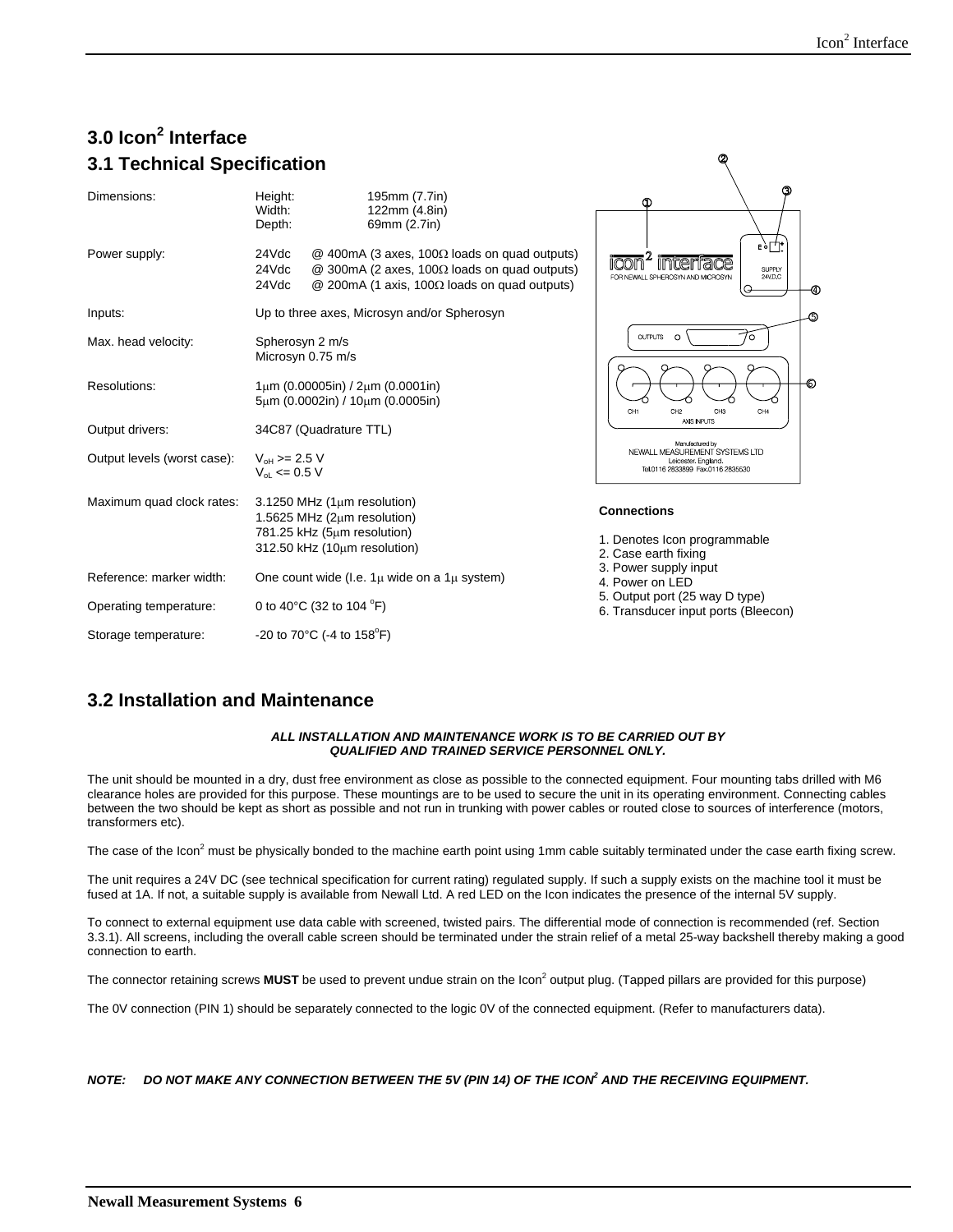#### <span id="page-6-0"></span>**3.3 Connections**

The Icon interface can generate 1, 2, 5 and 10µm output resolutions with scale types, Spherosyn and Microsyn, capable of being mixed on the same unit. The only restriction is when the interface is configured for 1µm resolution, scale types can be mixed but all axes must be 1µm resolution.

The outputs from the Icon<sup>2</sup> unit are referred to as quadrature TTL. Quadrature relates to the phase relationship of the signals and TTL indicates the signal levels. Figure 1 shows the relationship between the quadrature output, A, /A, B, /B signals for one channel.



**Figure 1. Quadrature Output Relationships** 

Icon<sup>2</sup> implements industry standard, RS422, 34C87 differential line drivers on all outputs.

#### *NOTE: VOLTAGE LEVELS VARY WITH THE LOAD PLACED ON EACH CHANNEL. THE LOAD ON AN INDIVIDUAL SIGNAL SHOULD NOT GO BELOW 100 OHMS.*

For each channel there are six output signals A, /A, B, /B, RM and /RM, the A and B signals along with their complements form the quadrature count signals. RM and its complement is the reference marker.

The outputs of the line drivers can be used in two ways, either single ended or differential. These modes are discussed in more detain in Sections 3.3.1 and 3.3.2.

Figure 2 shows the output connector pin-outs.



Figure 2. Icon<sup>2</sup> 25 way D connector, pin view

| Pin            | <b>Function</b>     | Pin | <b>Function</b> | Pin | <b>Function</b> | Pin | Function             | Pin | <b>Function</b>      |
|----------------|---------------------|-----|-----------------|-----|-----------------|-----|----------------------|-----|----------------------|
|                | 0V                  | 6   | CH2-RM          | 11  | $CH1 - / B$     | 16  | CH <sub>3</sub> -B   | 21  | $CH2-A$              |
| 2              | CH <sub>3</sub> -RM |     | $CH2-/B$        | 12  | $CH1-A$         | 17  | CH <sub>3</sub> -A   | 22  | Reserved             |
| -3             | $CH3-/B$            | 8   | $CH2-A$         | 13  | <b>NC</b>       | 18  | Reserved             | 23  | CH <sub>1</sub> -/RM |
| $\overline{4}$ | $CH3-A$             | 9   | Reserved        | 14  | 5V              | 19  | CH <sub>2</sub> -/RM | 24  | CH <sub>1</sub> -B   |
| 5              | Reserved            | 10  | CH1-RM          | 15  | CH3-/RM         | 20  | CH <sub>2</sub> -B   | 25  | CH <sub>1</sub> -A   |

#### **Where:**

NC = No Connection

Reserved = Should be left floating

5V = *DO NOT CONNECT TO RECEIVING EQUIPMENT*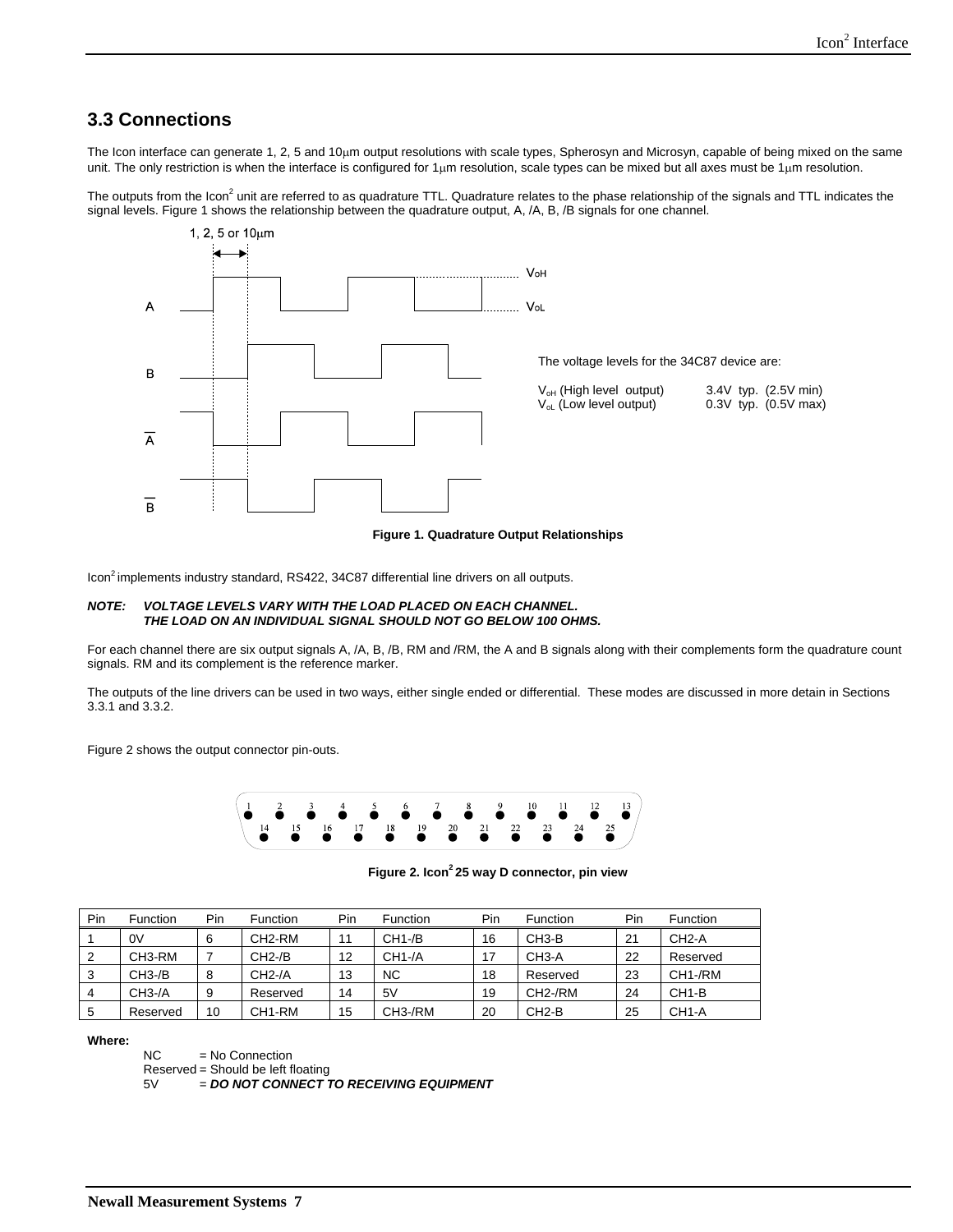## <span id="page-7-0"></span>**3.3.1 Differential Operation**

In the differential mode all six signals are used, A with /A, B with /B and RM with /RM to drive a line receiver or opto-isolator input stage to the counter. This mode of operation is more resilient to noise corruption and is therefore the mode that should be used whenever possible.

The /B is the complement (inverse) of B and if swapped, (differential mode), or replaced, (single ended mode), with B the direction of the count will reverse.



Figure 3. Icont<sup>2</sup> output stage for each axis connected in differential operating mode

## **3.3.1 Single-ended Operation**

In the single ended mode, two signals referenced to zero volts are used to give the count signals. This mode can be susceptible to external noise corrupting the signals. Some single-ended receiver control systems require 5V levels that are not TTL compatible. Where this is required 'pull-up' resistors may be used in one of two configurations. Figure 4.



**Figure 4. Single-ended connection options for non-TTL compatible receivers.** 

*NOTE: THE RESISTOR IS NOT REQUIRED FOR TTL COMPATIBLE INPUTS*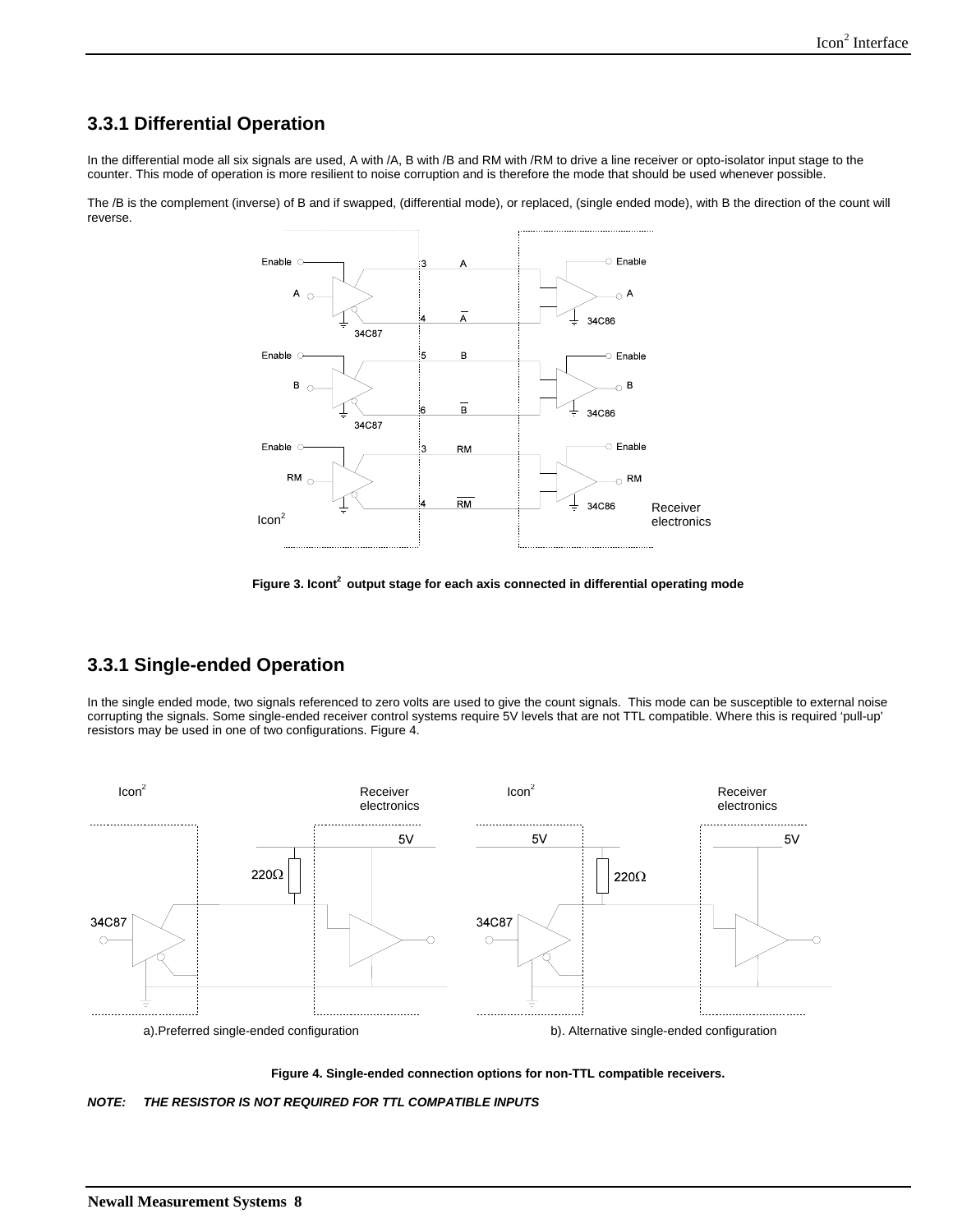## <span id="page-8-0"></span>**3.4 Description of Operation**

The Spherosyn and Microsyn transducers operation is based on a 1kHz sine wave reference signal. The Icon<sup>2</sup> generates this reference and processes the return signal from the transducer to give positional updates every 0.843 to 1.157 milliseconds. The update time is linked to the 1kHz reference but depends on the speed and direction of the transducer head. A finite time is required to process the signal from the transducer before a chain of quadrature pulses can be output. Hence the output waveform is in blocks of quadrature TTL pulses, Figure 5.



Because the interface has to wait for 0.843 to 1.157 milliseconds before updating positional data it follows that this data will lag the actual position of the head, this error is termed velocity lag. Clearly the faster the movement of the head the greater the velocity lag.

Due to the pulsed nature of the Icon<sup>2</sup> outputs, it is not recommended that the interface be used in a velocity feedback system. The Icon<sup>2</sup> could be used in such a system, if positional data could be averaged over a long enough period in order to reduce the ripple to an acceptable level. Consult your control system dealer if in any doubt.

### **3.4.1 Quadrature Output Rate.**

The quadrature output rate is defined as the clock rate of consecutive quadrature edges within an output burst, Figure 6 shows this graphically.



**Figure 6. Graphical representation of quadrature clock rate** 

The output rate is variable and depends on the speed at which the head moved in the previous sample period. The rate can be determined using the graph given in Figure 7. The absolute maximum output rates are quoted in the technical specification.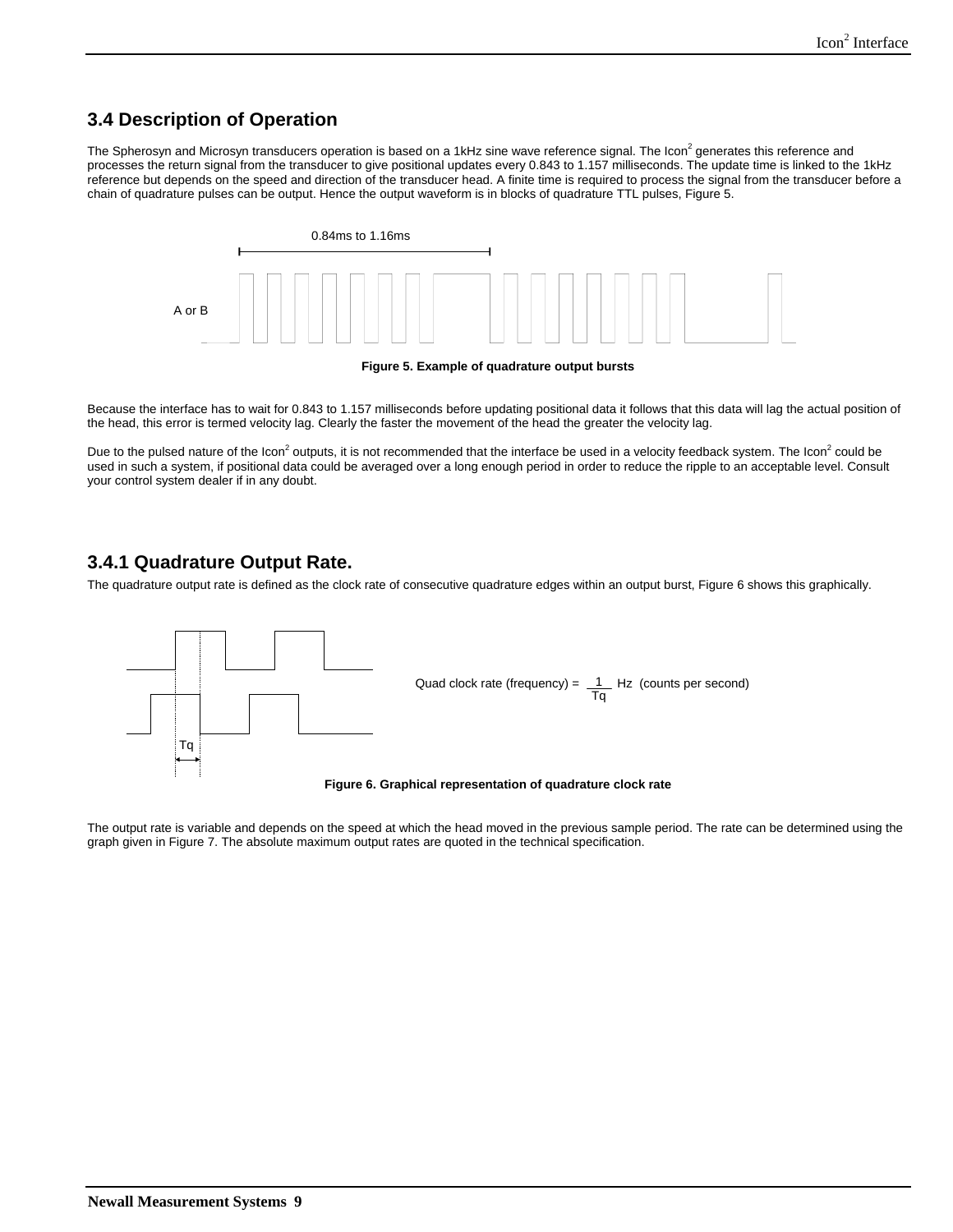## <span id="page-9-0"></span>**3.4.2 Reference Marker Pulse Operation.**

A periodic reference marker pulse is provided by the interface to allow control systems to reference themselves to a set position. The marker pulse is 1 resolution count wide, for example on a 2µm resolution system the reference marker pulse will be 2µm wide.

For a Spherosyn transducer the reference marker occurs every 12.7mm (0.5") and for a Microsyn transducer every 5mm. The pulse is not synchronised to the quadrature output due to the burst nature of the quadrature signals.

When using the reference marker pulse it is recommended that the marker be approached at a slow, constant speed and always in the same direction.



**Figure 7. Maximum Icon2 quadrature clock rate**